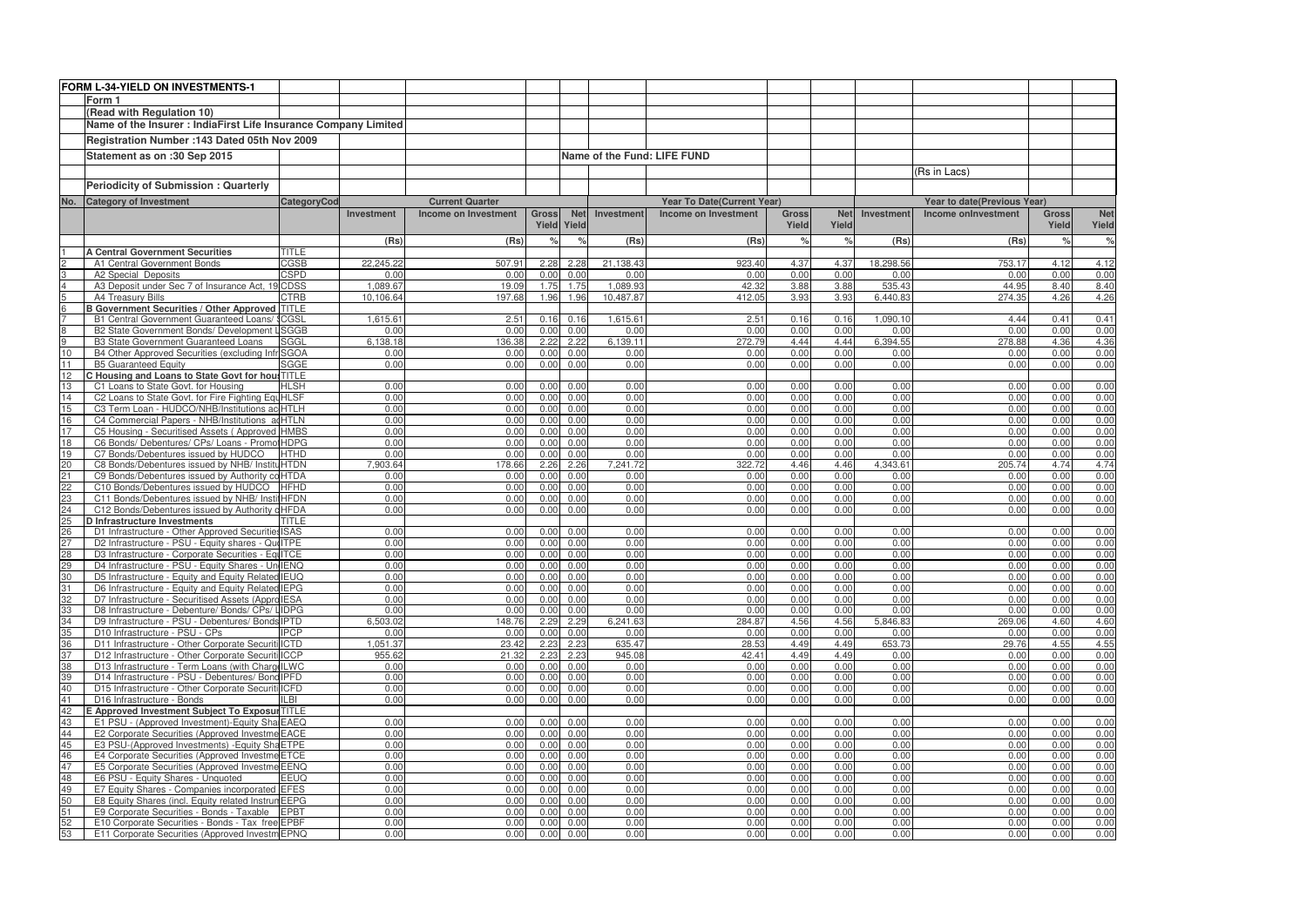| 54                                                                                          | E12 Corporate Securities (Approved Investm ECIS                                                                                                               |              | 0.00      | 0.00     | 0.00 | 0.00 | 0.00      | 0.00     | 0.00     | 0.00     | 0.00                        | 0.00                               | 0.00 | 0.00         |
|---------------------------------------------------------------------------------------------|---------------------------------------------------------------------------------------------------------------------------------------------------------------|--------------|-----------|----------|------|------|-----------|----------|----------|----------|-----------------------------|------------------------------------|------|--------------|
| 55                                                                                          | E13 Corporate Securities (Approved Investm ECOS                                                                                                               |              | 750.00    | 17.42    | 2.32 | 2.32 | 820.49    | 38.17    | 4.65     | 4.65     | 583.97                      | 29.11                              | 4.99 | 4.99         |
| 56                                                                                          | E14 Corporate Securities - Debentures/ Bond EDPG                                                                                                              |              | 0.00      | 0.00     | 0.00 | 0.00 | 0.00      | 0.00     | 0.00     | 0.00     | 0.00                        | 0.00                               | 0.00 | 0.00         |
| 57                                                                                          | E15 Corporate Securities (Approved Investm ECDI                                                                                                               |              | 0.00      | 0.00     | 0.00 | 0.00 | 0.00      | 0.00     | 0.00     | 0.00     | 0.00                        | 0.00                               | 0.00 | 0.00         |
| 58                                                                                          | E16 Investment Properties - Immovable                                                                                                                         | <b>EINP</b>  | 0.00      | 0.00     | 0.00 | 0.00 | 0.00      | 0.00     | 0.00     | 0.00     | 0.00                        | 0.00                               | 0.00 | 0.00         |
| 59                                                                                          | E17 Loans - Policy Loans                                                                                                                                      | <b>ELPL</b>  | 0.00      | 0.00     | 0.00 | 0.00 | 0.00      | 0.00     | 0.00     | 0.00     | 0.00                        | 0.00                               | 0.00 | 0.00         |
| 60                                                                                          | E18 Loans Secured Loans - Mortgage of Prop ELMI                                                                                                               |              | 0.00      | 0.00     | 0.00 | 0.00 | 0.00      | 0.00     | 0.00     | 0.00     | 0.00                        | 0.00                               | 0.00 | 0.00         |
| 61                                                                                          | E19 Loans Secured Loans -Mortgage of Pror ELMO                                                                                                                |              | 0.00      | 0.00     | 0.00 | 0.00 | 0.00      | 0.00     | 0.00     | 0.00     | 0.00                        | 0.00                               | 0.00 | 0.00         |
| 62                                                                                          | E20 Deposits - Deposit with scheduled banks ECDB                                                                                                              |              | 800.59    | 19.44    | 2.43 | 2.43 | 800.59    | 38.28    | 4.78     | 4.78     | 1,636.73                    | 86.20                              | 5.27 | 5.27         |
| 63                                                                                          | E21 Deposits - CDs with Scheduled Banks                                                                                                                       | <b>EDCD</b>  | 0.00      | 0.00     | 0.00 | 0.00 | 0.00      | 0.00     | 0.00     | 0.00     | 0.00                        | 0.00                               | 0.00 | 0.00         |
| 64                                                                                          | E22 Deposits - Money at call and short notic ECMR                                                                                                             |              | 0.00      | 0.00     | 0.00 | 0.00 | 0.00      | 0.00     | 0.00     | 0.00     | 0.00                        | 0.00                               | 0.00 | 0.00         |
| 65                                                                                          | E23 CCIL (Approved Investement) - CBLO                                                                                                                        | <b>ECBO</b>  | 7,149.08  | 127.26   | 1.78 | 1.78 | 8.411.78  | 306.16   | 3.64     | 3.64     | 9,801.53                    | 394.00                             | 4.02 | 4.02         |
| 66                                                                                          | E24 Commercial Papers issued by all India FECCP                                                                                                               |              | 0.00      | 0.00     | 0.00 | 0.00 | 0.00      | 0.00     | 0.00     | 0.00     | 0.00                        | 0.00                               | 0.00 | 0.00         |
| 67                                                                                          | E25 Application Money                                                                                                                                         | <b>ECAM</b>  | 0.00      | 0.00     | 0.00 | 0.00 | 0.00      | 0.00     | 0.00     | 0.00     | 0.00                        | 0.00                               | 0.00 | 0.00         |
| 68                                                                                          | E26 Deposit with Primary Dealers duly recogEDPD                                                                                                               |              | 0.00      | 0.00     | 0.00 | 0.00 | 0.00      | 0.00     | 0.00     | 0.00     | 0.00                        | 0.00                               | 0.00 | 0.00         |
| 69                                                                                          |                                                                                                                                                               |              | 0.00      |          | 0.00 |      | 0.00      |          |          |          |                             |                                    |      |              |
|                                                                                             | E27 Perpetual Debt Instruments of Tier I and EUPD                                                                                                             |              |           | 0.00     |      | 0.00 |           | 0.00     | 0.00     | 0.00     | 0.00                        | 0.00                               | 0.00 | 0.00<br>0.00 |
| 70                                                                                          | E28 Perpetual Debt Instruments of Tier I and EPPD                                                                                                             |              | 0.00      | 0.00     | 0.00 | 0.00 | 0.00      | 0.00     | 0.00     | 0.00     | 0.00                        | 0.00                               | 0.00 |              |
| 71                                                                                          | E29 Perpetual Non-Cum. P. Shares and Red EUPS                                                                                                                 |              | 0.00      | 0.00     | 0.00 | 0.00 | 0.00      | 0.00     | 0.00     | 0.00     | 0.00                        | 0.00                               | 0.00 | 0.00         |
| 72                                                                                          | E30 Perpetual Non-Cum. P.Shares and Red EPPS                                                                                                                  |              | 0.00      | 0.00     | 0.00 | 0.00 | 0.00      | 0.00     | 0.00     | 0.00     | 0.00                        | 0.00                               | 0.00 | 0.00         |
| 73                                                                                          | E31 Foreign Debt Securities (Invested prior t EFDS                                                                                                            |              | 0.00      | 0.00     | 0.00 | 0.00 | 0.00      | 0.00     | 0.00     | 0.00     | 0.00                        | 0.00                               | 0.00 | 0.00         |
| 74                                                                                          | E32 Mutual Funds - ETF                                                                                                                                        | <b>EETF</b>  | 0.00      | 0.00     | 0.00 | 0.00 | 0.00      | 0.00     | 0.00     | 0.00     | 0.00                        | 0.00                               | 0.00 | 0.00         |
| 75                                                                                          | E33 Mutual Funds - Gilt/ G Sec/ Liquid Schel EGMF                                                                                                             |              | 0.00      | 0.00     | 0.00 | 0.00 | 0.00      | (0.00)   | (261.43) | (261.43) | 0.13                        | 0.01                               | 4.10 | 4.10         |
| 76                                                                                          | E34 Alternate Investment Fund - AIF                                                                                                                           | <b>OAFA</b>  | 345.88    | 12.57    | 3.63 | 3.63 | 346.34    | 14.53    | 4.19     | 4.19     | 0.00                        | 0.00                               | 0.00 | 0.00         |
| 77                                                                                          | E35 Mutual Funds - (under Insurer's Promote EMPG                                                                                                              |              | 0.00      | 0.00     | 0.00 | 0.00 | 0.00      | 0.00     | 0.00     | 0.00     | 0.00                        | 0.00                               | 0.00 | 0.00         |
| 78                                                                                          | E36 Net Current Assets (Only in respect of UENCA                                                                                                              |              | 0.00      | 0.00     | 0.00 | 0.00 | 0.00      | 0.00     | 0.00     | 0.00     | 0.00                        | 0.00                               | 0.00 | 0.00         |
| 79                                                                                          | <b>F Other than Approved Securities</b>                                                                                                                       | TITLE        |           |          |      |      |           |          |          |          |                             |                                    |      |              |
| 80                                                                                          | F1 Other than Approved Investments - Bonds OBPT                                                                                                               |              | 0.00      | 0.00     | 0.00 | 0.00 | 0.00      | 0.00     | 0.00     | 0.00     | 0.00                        | 0.00                               | 0.00 | 0.00         |
| 81                                                                                          | F2 Other than Approved Investments - Bonds OBPF                                                                                                               |              | 0.00      | 0.00     | 0.00 | 0.00 | 0.00      | 0.00     | 0.00     | 0.00     | 0.00                        | 0.00                               | 0.00 | 0.00         |
| 82                                                                                          | F3 Other than Approved Investments - Equity OESH                                                                                                              |              | 0.00      | 0.00     | 0.00 | 0.00 | 0.00      | 0.00     | 0.00     | 0.00     | 0.00                        | 0.00                               | 0.00 | 0.00         |
| 83                                                                                          | F4 Equity Shares (incl. Equity related Instrum OEPG                                                                                                           |              | 0.00      | 0.00     | 0.00 | 0.00 | 0.00      | 0.00     | 0.00     | 0.00     | 0.00                        | 0.00                               | 0.00 | 0.00         |
| 84                                                                                          | F5 Other than Approved Investments - Deber OLDB                                                                                                               |              | 0.00      | 0.00     | 0.00 | 0.00 | 0.00      | 0.00     | 0.00     | 0.00     | 0.00                        | 0.00                               | 0.00 | 0.00         |
| 85                                                                                          | F6 Debentures/ Bonds/ CPs/ Loans etc. - ProODPG                                                                                                               |              | 0.00      | 0.00     | 0.00 | 0.00 | 0.00      | 0.00     | 0.00     | 0.00     | 0.00                        | 0.00                               | 0.00 | 0.00         |
| 86                                                                                          | F7 Commercial Papers                                                                                                                                          | <b>OACP</b>  | 0.00      | 0.00     | 0.00 | 0.00 | 0.00      | 0.00     | 0.00     | 0.00     | 0.00                        | 0.00                               | 0.00 | 0.00         |
| 87                                                                                          | F8 Other than Approved Investments - Pref SOPSH                                                                                                               |              | 0.00      | 0.00     | 0.00 | 0.00 | 0.00      | 0.00     | 0.00     | 0.00     | 0.00                        | 0.00                               | 0.00 | 0.00         |
| 88                                                                                          | F9 Other than Approved Investments - Ventul OVNF                                                                                                              |              | 0.00      | 0.00     | 0.00 | 0.00 | 0.00      | 0.00     | 0.00     | 0.00     | 0.00                        | 0.00                               | 0.00 | 0.00         |
| 89                                                                                          | F10 Other than Approved Investments -Shor OSLU                                                                                                                |              | 0.00      | 0.00     | 0.00 | 0.00 | 0.00      | 0.00     | 0.00     | 0.00     | 0.00                        | 0.00                               | 0.00 | 0.00         |
| 90                                                                                          | F11 Other than Approved Investments - TernOTLW                                                                                                                |              | 0.00      | 0.00     | 0.00 | 0.00 | 0.00      | 0.00     | 0.00     | 0.00     | 0.00                        | 0.00                               | 0.00 | 0.00         |
| 91                                                                                          | F12 Mutual Funds - Debt/ Income/ Serial Pla OMGS                                                                                                              |              | 0.00      | 0.00     | 0.00 | 0.00 | 0.00      | 0.00     | 0.00     | 0.00     | 0.00                        | 0.00                               | 0.00 | 0.00         |
| 92                                                                                          | F13 Mutual Funds - (under Insurer's PromoteOMPG                                                                                                               |              | 0.00      | 0.00     | 0.00 | 0.00 | 0.00      | 0.00     | 0.00     | 0.00     | 0.00                        | 0.00                               | 0.00 | 0.00         |
| 93                                                                                          | F14 Derivative Instruments                                                                                                                                    | <b>OCDI</b>  | 0.00      | 0.00     | 0.00 | 0.00 | 0.00      | 0.00     | 0.00     | 0.00     | 0.00                        | 0.00                               | 0.00 | 0.00         |
| 94                                                                                          | F15 Securitised Assets (underlying assets HOPSA                                                                                                               |              | 0.00      | 0.00     | 0.00 | 0.00 | 0.00      | 0.00     | 0.00     | 0.00     | 0.00                        | 0.00                               | 0.00 | 0.00         |
| 95                                                                                          | F16 Equity Shares (PSU & Unlisted)                                                                                                                            | <b>OEPU</b>  | 125.00    | 0.00     | 0.00 | 0.00 | 125.00    | 0.00     | 0.00     | 0.00     | 125.00                      | 0.00                               | 0.00 | 0.00         |
| 96                                                                                          | F17 Investment properties - Immovable                                                                                                                         | <b>OIPI</b>  | 0.00      | 0.00     | 0.00 | 0.00 | 0.00      | 0.00     | 0.00     | 0.00     | 0.00                        | 0.00                               | 0.00 | 0.00         |
|                                                                                             |                                                                                                                                                               | <b>TOTAL</b> | 66,779.53 | 1,412.41 | 2.12 | 2.12 | 66,039.04 | 2,728.71 | 4.13     | 4.13     | 55,751.00                   | 2,369.68                           | 4.25 | 4.25         |
|                                                                                             |                                                                                                                                                               |              |           |          |      |      |           |          |          |          |                             |                                    |      |              |
|                                                                                             |                                                                                                                                                               |              |           |          |      |      |           |          |          |          |                             |                                    |      |              |
|                                                                                             | <b>CERTIFICATION</b>                                                                                                                                          |              |           |          |      |      |           |          |          |          |                             |                                    |      |              |
|                                                                                             | Certified that the information given herein are correct and complete to the best of my knowledge and belief and nothing has been concealed or suppressed      |              |           |          |      |      |           |          |          |          |                             |                                    |      |              |
|                                                                                             |                                                                                                                                                               |              |           |          |      |      |           |          |          |          | Signature : _               |                                    |      |              |
|                                                                                             |                                                                                                                                                               |              |           |          |      |      |           |          |          |          |                             | Full Name : Satishwar Balakrishnan |      |              |
|                                                                                             | Date: 08 Oct 2015                                                                                                                                             |              |           |          |      |      |           |          |          |          |                             |                                    |      |              |
|                                                                                             |                                                                                                                                                               |              |           |          |      |      |           |          |          |          | Dy. Chief Financial Officer |                                    |      |              |
|                                                                                             |                                                                                                                                                               |              |           |          |      |      |           |          |          |          |                             |                                    |      |              |
| Note: Category of investment (COI) shall be as per Guidelines, as amended from time to time |                                                                                                                                                               |              |           |          |      |      |           |          |          |          |                             |                                    |      |              |
| 1. Based on daily simple Average of Investments                                             |                                                                                                                                                               |              |           |          |      |      |           |          |          |          |                             |                                    |      |              |
| 2. Yield netted for tax                                                                     |                                                                                                                                                               |              |           |          |      |      |           |          |          |          |                             |                                    |      |              |
|                                                                                             | 3. In the previous year column, figures of the corresponding Year to date of the previous financial year shall be shown.                                      |              |           |          |      |      |           |          |          |          |                             |                                    |      |              |
|                                                                                             | 4. FORM-1 shall be prepared in respect of each fund. In case of ULIP FORM-1 shall be prepared at Segregated Fund (SFIN) level and also at consolidated level. |              |           |          |      |      |           |          |          |          |                             |                                    |      |              |
|                                                                                             |                                                                                                                                                               |              |           |          |      |      |           |          |          |          |                             |                                    |      |              |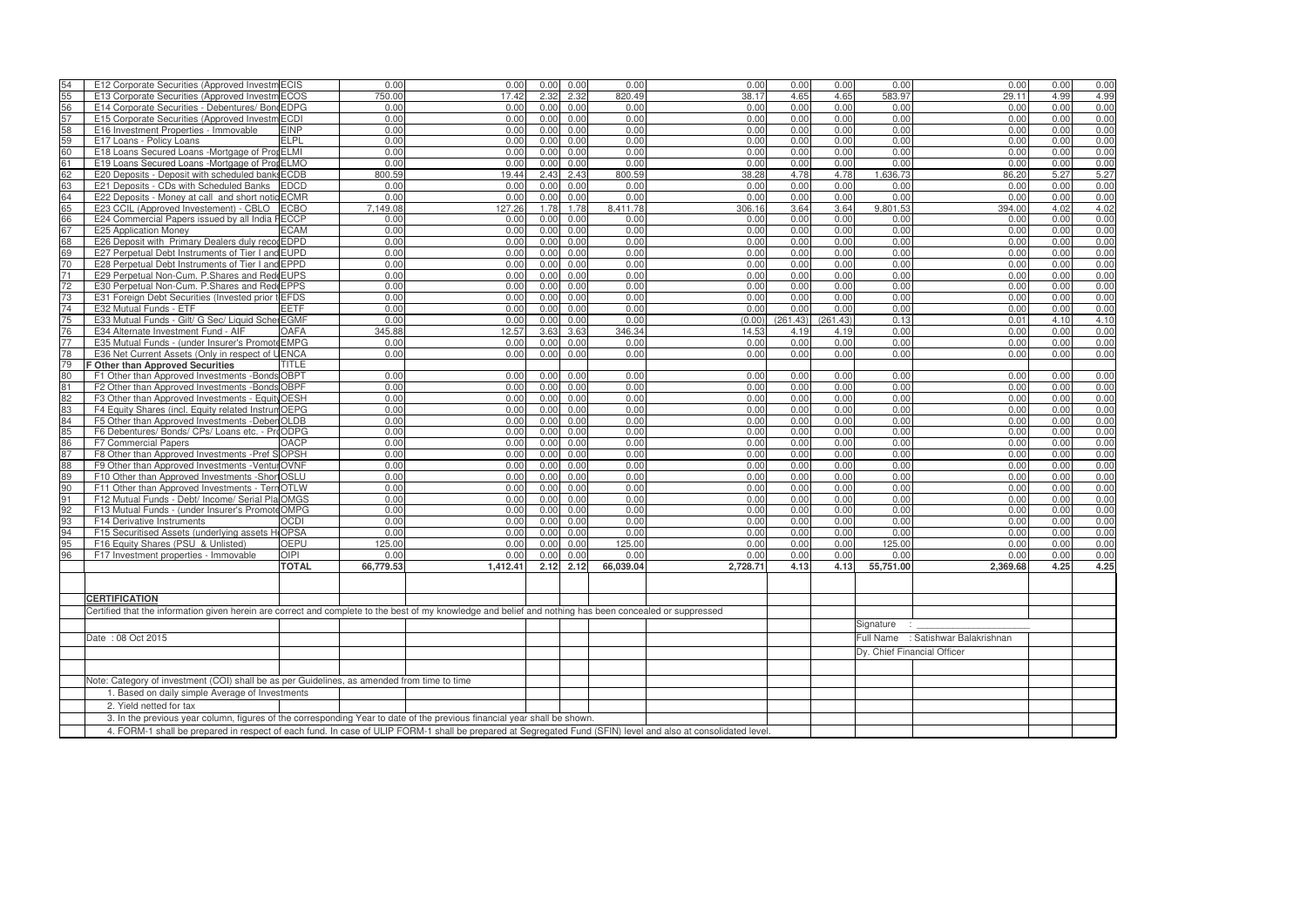|                                   | FORM L-34-YIELD ON INVESTMENTS-1                                                                       |                            |                   |                        |              |              |                   |                                                    |               |              |                   |                             |              |                                   |
|-----------------------------------|--------------------------------------------------------------------------------------------------------|----------------------------|-------------------|------------------------|--------------|--------------|-------------------|----------------------------------------------------|---------------|--------------|-------------------|-----------------------------|--------------|-----------------------------------|
|                                   | Form 1                                                                                                 |                            |                   |                        |              |              |                   |                                                    |               |              |                   |                             |              |                                   |
|                                   | (Read with Regulation 10)                                                                              |                            |                   |                        |              |              |                   |                                                    |               |              |                   |                             |              |                                   |
|                                   | Name of the Insurer : IndiaFirst Life Insurance Company Limited                                        |                            |                   |                        |              |              |                   |                                                    |               |              |                   |                             |              |                                   |
|                                   | Registration Number : 143 Dated 05th Nov 2009                                                          |                            |                   |                        |              |              |                   |                                                    |               |              |                   |                             |              |                                   |
|                                   | Statement as on :30 Sep 2015                                                                           |                            |                   |                        |              |              |                   | Name of the Fund: PENSION AND GEN ANNUITY BUSINESS |               |              |                   |                             |              |                                   |
|                                   |                                                                                                        |                            |                   |                        |              |              |                   |                                                    |               |              |                   | (Rs in Lacs)                |              |                                   |
|                                   | <b>Periodicity of Submission: Quarterly</b>                                                            |                            |                   |                        |              |              |                   |                                                    |               |              |                   |                             |              |                                   |
| No.                               | <b>Category of Investment</b>                                                                          | <b>CategoryCod</b>         |                   | <b>Current Quarter</b> |              |              |                   | <b>Year To Date(Current Year)</b>                  |               |              |                   | Year to date(Previous Year) |              |                                   |
|                                   |                                                                                                        |                            | <b>Investment</b> | Income on Investment   | <b>Gross</b> | <b>Net</b>   | Investment        | Income on Investment                               | <b>Gross</b>  | <b>Net</b>   | Investment        | Income onlnvestment         | Gross        | <b>Net</b>                        |
|                                   |                                                                                                        |                            |                   |                        | Yield        | Yield        |                   |                                                    | Yield         | Yield        |                   |                             | Yield        |                                   |
|                                   |                                                                                                        |                            | (Rs)              | (Rs)                   |              | $\%$         | (Rs)              | (Rs)                                               | $\frac{1}{2}$ |              | (Rs)              | (Rs)                        | $\%$         | $\%$                              |
|                                   | <b>A Central Government Securities</b>                                                                 | <b>TITLE</b>               |                   |                        |              |              |                   |                                                    |               |              |                   |                             |              |                                   |
| $\mathfrak{p}$                    | A1 Central Government Bonds                                                                            | CGSB                       | 153,429.8         | 3,162.32               | 2.06         | 2.06         | 150,329.75        | 6,208.20                                           | 4.13          | 4.13         | 115,855.95        | 5,046.1                     |              | 4.36 4.36                         |
| 3                                 | A2 Special Deposits                                                                                    | <b>CSPD</b>                | 0.00              | 0.00                   | 0.00         | 0.00         | 0.00              | 0.00                                               | 0.00          | 0.00<br>0.00 | 0.00              | 0.00                        | 0.00         | 0.00                              |
| $\overline{4}$<br>$5\overline{)}$ | A3 Deposit under Sec 7 of Insurance Act, 19<br>A4 Treasury Bills                                       | <b>CDSS</b><br><b>CTRB</b> | 0.00<br>0.00      | 0.00<br>0.00           | 0.00<br>0.00 | 0.00<br>0.00 | 0.00<br>0.00      | 0.00<br>0.00                                       | 0.00<br>0.00  | 0.00         | 0.00<br>13,726.17 | 0.00<br>267.61              | 0.00         | 0.00<br>1.95 1.95                 |
| $6\overline{6}$                   | <b>B Government Securities / Other Approved TITLE</b>                                                  |                            |                   |                        |              |              |                   |                                                    |               |              |                   |                             |              |                                   |
|                                   | B1 Central Government Guaranteed Loans/                                                                | ' <b>CGSL</b>              | 17,290.1          | 397.02                 | 2.30         | 2.30         | 16,069.65         | 740.38                                             | 4.61          | 4.61         | 9,508.75          | 174.05                      | 1.83         | 1.83                              |
| 8                                 | B2 State Government Bonds/ Development LSGGB                                                           |                            | 0.00              | 0.00                   | 0.00         | 0.00         | 0.00              | 0.00                                               | 0.00          | 0.00         | 0.00              | 0.00                        |              | $0.00 \quad 0.00$                 |
| 9                                 | <b>B3 State Government Guaranteed Loans</b>                                                            | <b>SGGL</b>                | 40,515.70         | 820.50                 | 2.03         | 2.03         | 40,419.36         | 1.636.33                                           | 4.05          | 4.05         | 40,548.03         | 1.813.65                    | 4.47         | 4.47                              |
| 10<br>11                          | B4 Other Approved Securities (excluding Infr SGOA                                                      |                            | 0.00              | 0.00                   | 0.00         | 0.00         | 0.00              | 0.00                                               | 0.00          | 0.00         | 0.00              | 0.00                        | 0.00         | 0.00                              |
| 12                                | <b>B5 Guaranteed Equity</b><br>C Housing and Loans to State Govt for hou: TITLE                        | <b>SGGE</b>                | 0.00              | 0.00                   | 0.00         | 0.00         | 0.00              | 0.00                                               | 0.00          | 0.00         | 0.00              | 0.00                        | 0.00         | 0.00                              |
| 13                                | C1 Loans to State Govt. for Housing                                                                    | <b>HLSH</b>                | 0.00              | 0.00                   | 0.00         | 0.00         | 0.00              | 0.00                                               | 0.00          | 0.00         | 0.00              | 0.00                        |              | $0.00 \quad 0.00$                 |
| 14                                | C2 Loans to State Govt. for Fire Fighting EquHLSF                                                      |                            | 0.00              | 0.00                   | 0.00         | 0.00         | 0.00              | 0.00                                               | 0.00          | 0.00         | 0.00              | 0.00                        | 0.00         | 0.00                              |
| 15                                | C3 Term Loan - HUDCO/NHB/Institutions ac HTLH                                                          |                            | 0.00              | 0.00                   | 0.00         | 0.00         | 0.00              | 0.00                                               | 0.00          | 0.00         | 0.00              | 0.00                        | 0.00         | 0.00                              |
| 16                                | C4 Commercial Papers - NHB/Institutions ad HTLN                                                        |                            | 0.00              | 0.00                   | 0.00         | 0.00         | 0.00              | 0.00                                               | 0.00          | 0.00         | 0.00              | 0.00                        | 0.00         | 0.00                              |
| 17                                | C5 Housing - Securitised Assets (Approved HMBS                                                         |                            | 0.00              | 0.00                   | 0.00         | 0.00         | 0.00              | 0.00                                               | 0.00          | 0.00         | 0.00              | 0.00                        | 0.00         | 0.00                              |
| 18<br>19                          | C6 Bonds/ Debentures/ CPs/ Loans - Promo<br>C7 Bonds/Debentures issued by HUDCO                        | HDPG<br><b>HTHD</b>        | 0.00<br>0.00      | 0.00<br>0.00           | 0.00<br>0.00 | 0.00<br>0.00 | 0.00<br>0.00      | 0.00<br>0.00                                       | 0.00<br>0.00  | 0.00<br>0.00 | 0.00<br>0.00      | 0.00<br>0.00                | 0.00<br>0.00 | 0.00<br>0.00                      |
| $\overline{c}$                    | C8 Bonds/Debentures issued by NHB/ InstitutHTDN                                                        |                            | 51,815.04         | 1,229.51               | 2.37         | 2.37         | 52,404.45         | 2,355.46                                           | 4.49          | 4.49         | 42,106.77         | 2,040.44                    |              | 4.85 4.85                         |
| 21                                | C9 Bonds/Debentures issued by Authority co HTDA                                                        |                            | 0.00              | 0.00                   | 0.00         | 0.00         | 0.00              | 0.00                                               | 0.00          | 0.00         | 0.00              | 0.00                        | 0.00         | 0.00                              |
| 22                                | C10 Bonds/Debentures issued by HUDCO                                                                   | <b>HFHD</b>                | 0.00              | 0.00                   | 0.00         | 0.00         | 0.00              | 0.00                                               | 0.00          | 0.00         | 0.00              | 0.00                        | 0.00         | 0.00                              |
| SZ                                | C11 Bonds/Debentures issued by NHB/ InstitHFDN                                                         |                            | 0.00              | 0.00                   | 0.00         | 0.00         | 0.00              | 0.00                                               | 0.00          | 0.00         | 0.00              | 0.00                        | 0.00         | 0.00                              |
| $\overline{24}$                   | C12 Bonds/Debentures issued by Authority                                                               | <b>cHFDA</b>               | 0.00              | 0.00                   | 0.00         | 0.00         | 0.00              | 0.00                                               | 0.00          | 0.00         | 0.00              | 0.00                        | 0.00         | 0.00                              |
| 25<br>26                          | <b>D</b> Infrastructure Investments<br>D1 Infrastructure - Other Approved Securities ISAS              | <b>TITLE</b>               | 0.00              | 0.00                   | 0.00         | 0.00         | 0.00              | 0.00                                               | 0.00          | 0.00         | 0.00              | 0.00                        |              |                                   |
| 27                                | D2 Infrastructure - PSU - Equity shares - Qui ITPE                                                     |                            | 91.64             | (7.66)                 | (8.35)       | (8.35)       | 91.64             | (7.66)                                             | (8.35)        | (8.35)       | 0.00              | 0.00                        | 0.00         | $0.00 \quad 0.00$<br>0.00         |
| 28                                | D3 Infrastructure - Corporate Securities - EquITCE                                                     |                            | 272.91            | 27.01                  | 9.90         | 9.90         | 228.19            | 6.17                                               | 2.70          | 2.70         | 0.00              | 0.00                        |              | $0.00 \quad 0.00$                 |
| 29                                | D4 Infrastructure - PSU - Equity Shares - Un IENQ                                                      |                            | 0.00              | 0.00                   | 0.00         | 0.00         | 0.00              | 0.00                                               | 0.00          | 0.00         | 0.00              | 0.00                        | 0.00         | 0.00                              |
| 30                                | D5 Infrastructure - Equity and Equity Related IEUQ                                                     |                            | 0.00              | 0.00                   | 0.00         | 0.00         | 0.00              | 0.00                                               | 0.00          | 0.00         | 0.00              | 0.00                        |              | $0.00 \quad 0.00$                 |
|                                   | D6 Infrastructure - Equity and Equity Related IEPG                                                     |                            | 0.00              | 0.00                   | 0.00         | 0.00         | 0.00              | 0.00                                               | 0.00          | 0.00         | 0.00              | 0.00                        |              | $0.00 \quad 0.00$                 |
| 32                                | D7 Infrastructure - Securitised Assets (Appro IESA                                                     |                            | 0.00              | 0.00                   | 0.00         | 0.00         | 0.00              | 0.00                                               | 0.00          | 0.00         | 0.00              | 0.00                        |              | $0.00\ 0.00$                      |
| 33<br>34                          | D8 Infrastructure - Debenture/ Bonds/ CPs/ LIDPG<br>D9 Infrastructure - PSU - Debentures/ Bonds IPTD   |                            | 0.00<br>74,008.28 | 0.00<br>1,658.88       | 0.00<br>2.24 | 0.00<br>2.24 | 0.00<br>72,338.86 | 0.00<br>3,250.75                                   | 0.00<br>4.49  | 0.00<br>4.49 | 0.00<br>55,879.06 | 0.00<br>2,647.83            |              | $0.00 \quad 0.00$<br>4.74 4.74    |
| 35                                | D10 Infrastructure - PSU - CPs                                                                         | <b>IPCP</b>                | 0.00              | 0.00                   | 0.00         | 0.00         | 0.00              | 0.00                                               | 0.00          | 0.00         | 0.00              | 0.00                        |              | $0.00 \quad 0.00$                 |
| 36                                | D11 Infrastructure - Other Corporate Securiti ICTD                                                     |                            | 6,070.39          | 135.37                 | 2.23         | 2.23         | 6,070.98          | 269.39                                             | 4.44          | 4.44         | 5,209.81          | 239.06                      |              | 4.59 4.59                         |
| 37                                | D12 Infrastructure - Other Corporate Securiti ICCP                                                     |                            | 0.00              | 0.00                   | 0.00         | 0.00         | 0.00              | 0.00                                               | 0.00          | 0.00         | 0.00              | 0.00                        |              | $0.00 \quad 0.00$                 |
| 38                                | D13 Infrastructure - Term Loans (with Charg ILWC                                                       |                            | 0.00              | 0.00                   | 0.00         | 0.00         | 0.00              | 0.00                                               | 0.00          | 0.00         | 0.00              | 0.00                        |              | $0.00 \quad 0.00$                 |
| 39<br>40                          | D14 Infrastructure - PSU - Debentures/ Bond IPFD<br>D15 Infrastructure - Other Corporate Securiti ICFD |                            | 0.00<br>0.00      | 0.00<br>0.00           | 0.00<br>0.00 | 0.00<br>0.00 | 0.00<br>0.00      | 0.00<br>0.00                                       | 0.00<br>0.00  | 0.00<br>0.00 | 0.00<br>0.00      | 0.00<br>0.00                |              | $0.00 \quad 0.00$<br>0.00 0.00    |
| 41                                | D16 Infrastructure - Bonds                                                                             | <b>ILBI</b>                | 3,000.00          | 66.27                  | 2.21         | 2.21         | 3,000.00          | 131.81                                             | 4.39          | 4.39         | 0.00              | 0.00                        |              | $0.00 \quad 0.00$                 |
| 42                                | E Approved Investment Subject To Exposul TITLE                                                         |                            |                   |                        |              |              |                   |                                                    |               |              |                   |                             |              |                                   |
| 43                                | E1 PSU - (Approved Investment)-Equity Sha EAEQ                                                         |                            | 483.12            | (71.63)                | (14.83)      | (14.83)      | 364.08            | (76.25)                                            | (20.94)       | (20.94)      | 0.00              | 0.00                        |              | $0.00 \quad 0.00$                 |
| 44                                | E2 Corporate Securities (Approved Investme EACE                                                        |                            | 4,526.40          | 119.73                 | 2.65         | 2.65         | 3,188.90          | 179.10                                             | 5.62          | 5.62         | 0.00              | 0.00                        |              | $0.00 \quad 0.00$                 |
| 45                                | E3 PSU-(Approved Investments) - Equity Sha ETPE                                                        |                            | 0.00              | 0.00                   | 0.00         | 0.00         | 0.00              | 0.00                                               | 0.00          | 0.00         | 0.00              | 0.00                        |              | $0.00 \quad 0.00$                 |
| 46                                | E4 Corporate Securities (Approved Investme ETCE                                                        |                            | 0.00              | 0.00                   | 0.00         | 0.00         | 0.00              | 0.00                                               | 0.00          | 0.00         | 0.00              | 0.00                        |              | $0.00 \quad 0.00$                 |
| 47<br>48                          | E5 Corporate Securities (Approved Investme EENQ<br>E6 PSU - Equity Shares - Unquoted                   | <b>EEUQ</b>                | 0.00<br>0.00      | 0.00<br>0.00           | 0.00<br>0.00 | 0.00<br>0.00 | 0.00<br>0.00      | 0.00<br>0.00                                       | 0.00<br>0.00  | 0.00<br>0.00 | 0.00<br>0.00      | 0.00<br>0.00                |              | $0.00 \quad 0.00$<br>$0.00\ 0.00$ |
| 49                                | E7 Equity Shares - Companies incorporated EFES                                                         |                            | 0.00              | 0.00                   | 0.00         | 0.00         | 0.00              | 0.00                                               | 0.00          | 0.00         | 0.00              | 0.00                        |              | $0.00 \quad 0.00$                 |
| 50                                | E8 Equity Shares (incl. Equity related Instrun EEPG                                                    |                            | 0.00              | 0.00                   | 0.00         | 0.00         | 0.00              | 0.09                                               | 0.00          | 0.00         | 0.00              | 0.00                        |              | $0.00 \quad 0.00$                 |
| 51                                | E9 Corporate Securities - Bonds - Taxable EPBT                                                         |                            | 2,519.65          | 57.62                  | 2.29         | 2.29         | 2,520.34          | 114.64                                             | 4.55          | 4.55         | 2,003.97          | 101.59                      |              | 5.07 5.07                         |
| 52                                | E10 Corporate Securities - Bonds - Tax free EPBF                                                       |                            | 0.00              | 0.00                   | 0.00         | 0.00         | 0.00              | 0.00                                               | 0.00          | 0.00         | 0.00              | 0.00                        |              | $0.00 \quad 0.00$                 |
| 53                                | E11 Corporate Securities (Approved Investm EPNQ                                                        |                            | 0.00              | 0.00                   | 0.00         | 0.00         | 0.00              | 0.00                                               | 0.00          | 0.00         | 0.00              | 0.00                        |              | $0.00 \quad 0.00$                 |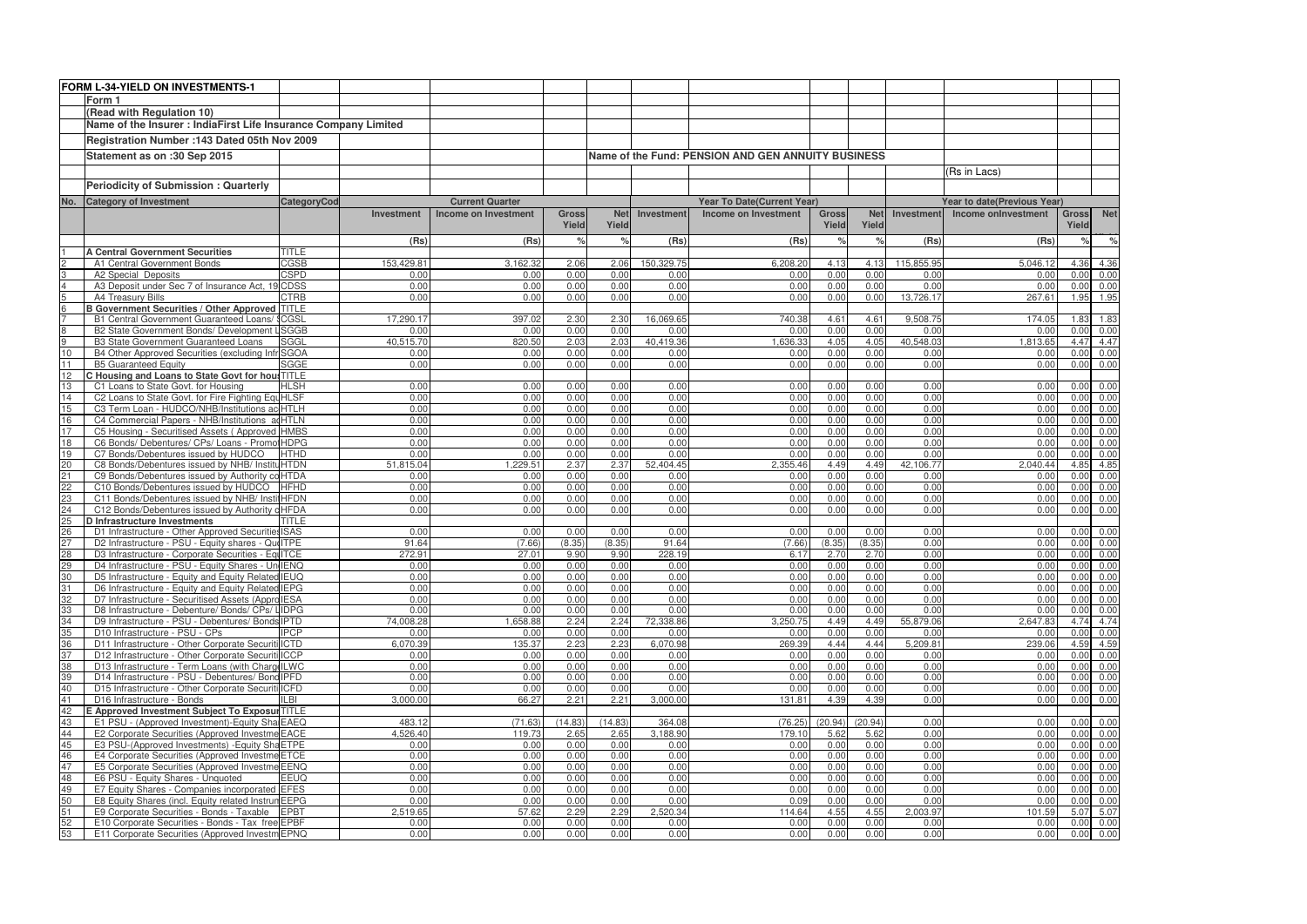| 54                                                                                                                                                                                                                                                                                        | E12 Corporate Securities (Approved Investm ECIS                                                                                                          |              | 0.00       | 0.00     | 0.00 | 0.00 | 0.00       | 0.00      | 0.00 | 0.00 | 0.00          | 0.00                               | 0.00 | 0.00      |
|-------------------------------------------------------------------------------------------------------------------------------------------------------------------------------------------------------------------------------------------------------------------------------------------|----------------------------------------------------------------------------------------------------------------------------------------------------------|--------------|------------|----------|------|------|------------|-----------|------|------|---------------|------------------------------------|------|-----------|
| 55                                                                                                                                                                                                                                                                                        | E13 Corporate Securities (Approved Investm ECOS                                                                                                          |              | 27,236.09  | 645.97   | 2.37 | 2.37 | 26,917.88  | 1.287.47  | 4.78 | 4.78 | 27,666.56     | 1.290.36                           | 4.66 | 4.66      |
| 56                                                                                                                                                                                                                                                                                        | E14 Corporate Securities - Debentures/ Bond EDPG                                                                                                         |              | 0.00       | 0.00     | 0.00 | 0.00 | 0.00       | 0.00      | 0.00 | 0.00 | 0.00          | 0.00                               | 0.00 | 0.00      |
| 57                                                                                                                                                                                                                                                                                        | E15 Corporate Securities (Approved Investm ECDI                                                                                                          |              | 0.00       | 0.00     | 0.00 | 0.00 | 0.00       | 0.00      | 0.00 | 0.00 | 0.00          | 0.00                               | 0.00 | 0.00      |
| 58                                                                                                                                                                                                                                                                                        | E16 Investment Properties - Immovable                                                                                                                    | <b>EINP</b>  | 0.00       | 0.00     | 0.00 | 0.00 | 0.00       | 0.00      | 0.00 | 0.00 | 0.00          | 0.00                               | 0.00 | 0.00      |
| 59                                                                                                                                                                                                                                                                                        | E17 Loans - Policy Loans                                                                                                                                 | <b>ELPL</b>  | 0.00       | 0.00     | 0.00 | 0.00 | 0.00       | 0.00      | 0.00 | 0.00 | 0.00          | 0.00                               | 0.00 | 0.00      |
| 60                                                                                                                                                                                                                                                                                        | E18 Loans Secured Loans -Mortgage of PropELMI                                                                                                            |              | 0.00       | 0.00     | 0.00 | 0.00 | 0.00       | 0.00      | 0.00 | 0.00 | 0.00          | 0.00                               | 0.00 | 0.00      |
| 61                                                                                                                                                                                                                                                                                        | E19 Loans Secured Loans -Mortgage of Prop ELMO                                                                                                           |              | 0.00       | 0.00     | 0.00 | 0.00 | 0.00       | 0.00      | 0.00 | 0.00 | 0.00          | 0.00                               | 0.00 | 0.00      |
| 62                                                                                                                                                                                                                                                                                        | E20 Deposits - Deposit with scheduled banks ECDB                                                                                                         |              | 0.00       | 0.00     | 0.00 | 0.00 | 1,400.00   | 21.41     | 1.53 | 1.53 | 4,763.25      | 263.24                             | 5.53 | 5.53      |
| 63                                                                                                                                                                                                                                                                                        | E21 Deposits - CDs with Scheduled Banks EDCD                                                                                                             |              | 0.00       | 0.00     | 0.00 | 0.00 | 0.00       | 0.00      | 0.00 | 0.00 | 0.00          | 0.00                               | 0.00 | 0.00      |
| 64                                                                                                                                                                                                                                                                                        | E22 Deposits - Money at call and short notic ECMR                                                                                                        |              | 0.00       | 0.00     | 0.00 | 0.00 | 0.00       | 0.00      | 0.00 | 0.00 | 0.00          | 0.00                               | 0.00 | 0.00      |
| 65                                                                                                                                                                                                                                                                                        | E23 CCIL (Approved Investement) - CBLO                                                                                                                   | <b>ECBO</b>  | 17,097.06  | 305.71   | 1.79 | 1.79 | 18,108.09  | 661.08    | 3.65 | 3.65 | 24,814.36     | 1.007.73                           | 4.06 | 4.06      |
| 66                                                                                                                                                                                                                                                                                        | E24 Commercial Papers issued by all India FECCP                                                                                                          |              | 0.00       | 0.00     | 0.00 | 0.00 | 0.00       | 0.00      | 0.00 | 0.00 | 0.00          | 0.00                               | 0.00 | 0.00      |
| 67                                                                                                                                                                                                                                                                                        | E25 Application Money                                                                                                                                    | <b>ECAM</b>  | 0.00       | 0.00     | 0.00 | 0.00 | 0.00       | 0.00      | 0.00 | 0.00 | 0.00          | 0.00                               | 0.00 | 0.00      |
|                                                                                                                                                                                                                                                                                           | E26 Deposit with Primary Dealers duly recogEDPD                                                                                                          |              | 0.00       |          |      |      | 0.00       |           | 0.00 |      | 0.00          |                                    | 0.00 |           |
| 68                                                                                                                                                                                                                                                                                        |                                                                                                                                                          |              |            | 0.00     | 0.00 | 0.00 |            | 0.00      |      | 0.00 |               | 0.00                               |      | 0.00      |
| 69                                                                                                                                                                                                                                                                                        | E27 Perpetual Debt Instruments of Tier I and EUPD                                                                                                        |              | 0.00       | 0.00     | 0.00 | 0.00 | 0.00       | 0.00      | 0.00 | 0.00 | 0.00          | 0.00                               | 0.00 | 0.00      |
| 70                                                                                                                                                                                                                                                                                        | E28 Perpetual Debt Instruments of Tier I and EPPD                                                                                                        |              | 0.00       | 0.00     | 0.00 | 0.00 | 0.00       | 0.00      | 0.00 | 0.00 | 0.00          | 0.00                               | 0.00 | 0.00      |
| 71                                                                                                                                                                                                                                                                                        | E29 Perpetual Non-Cum. P. Shares and Red EUPS                                                                                                            |              | 0.00       | 0.00     | 0.00 | 0.00 | 0.00       | 0.00      | 0.00 | 0.00 | 0.00          | 0.00                               | 0.00 | 0.00      |
| 72                                                                                                                                                                                                                                                                                        | E30 Perpetual Non-Cum. P.Shares and Red EPPS                                                                                                             |              | 0.00       | 0.00     | 0.00 | 0.00 | 0.00       | 0.00      | 0.00 | 0.00 | 0.00          | 0.00                               | 0.00 | 0.00      |
| 73                                                                                                                                                                                                                                                                                        | E31 Foreign Debt Securities (Invested prior t EFDS                                                                                                       |              | 0.00       | 0.00     | 0.00 | 0.00 | 0.00       | 0.00      | 0.00 | 0.00 | 0.00          | 0.00                               | 0.00 | 0.00      |
| 74                                                                                                                                                                                                                                                                                        | E32 Mutual Funds - ETF                                                                                                                                   | <b>EETF</b>  | 0.00       | 0.00     | 0.00 | 0.00 | 0.00       | 0.00      | 0.00 | 0.00 | 0.00          | 0.00                               | 0.00 | 0.00      |
| 75                                                                                                                                                                                                                                                                                        | E33 Mutual Funds - Gilt/ G Sec/ Liquid Sche EGMF                                                                                                         |              | 1,109.95   | 21.76    | 1.96 | 1.96 | 638.99     | 25.20     | 3.94 | 3.94 | 6,899.30      | 215.45                             |      | 3.12 3.12 |
| 76                                                                                                                                                                                                                                                                                        | E34 Alternate Investment Fund - AIF                                                                                                                      | <b>OAFA</b>  | 0.00       | 0.00     | 0.00 | 0.00 | 0.00       | 0.00      | 0.00 | 0.00 | 0.00          | 0.00                               | 0.00 | 0.00      |
| 77                                                                                                                                                                                                                                                                                        | E35 Mutual Funds - (under Insurer's Promote EMPG                                                                                                         |              | 0.00       | 0.00     | 0.00 | 0.00 | 0.00       | 0.00      | 0.00 | 0.00 | 0.00          | 0.00                               | 0.00 | 0.00      |
| 78                                                                                                                                                                                                                                                                                        | E36 Net Current Assets (Only in respect of UENCA                                                                                                         |              | 0.00       | 0.00     | 0.00 | 0.00 | 0.00       | 0.00      | 0.00 | 0.00 | 0.00          | 0.00                               | 0.00 | 0.00      |
| 79                                                                                                                                                                                                                                                                                        | Other than Approved Securities                                                                                                                           | TITLE        |            |          |      |      |            |           |      |      |               |                                    |      |           |
| 80                                                                                                                                                                                                                                                                                        | F1 Other than Approved Investments - Bonds OBPT                                                                                                          |              | 0.00       | 0.00     | 0.00 | 0.00 | 0.00       | 0.00      | 0.00 | 0.00 | 0.00          | 0.00                               | 0.00 | 0.00      |
| 81                                                                                                                                                                                                                                                                                        | F2 Other than Approved Investments - Bonds OBPF                                                                                                          |              | 0.00       | 0.00     | 0.00 | 0.00 | 0.00       | 0.00      | 0.00 | 0.00 | 0.00          | 0.00                               | 0.00 | 0.00      |
| 82                                                                                                                                                                                                                                                                                        | F3 Other than Approved Investments - Equity OESH                                                                                                         |              | 0.00       | 0.00     | 0.00 | 0.00 | 0.00       | 0.00      | 0.00 | 0.00 | 0.00          | 0.00                               | 0.00 | 0.00      |
| 83                                                                                                                                                                                                                                                                                        | F4 Equity Shares (incl. Equity related Instrum OEPG                                                                                                      |              | 0.00       | 0.00     | 0.00 | 0.00 | 0.00       | 0.00      | 0.00 | 0.00 | 0.00          | 0.00                               | 0.00 | 0.00      |
| 84                                                                                                                                                                                                                                                                                        | F5 Other than Approved Investments - Deber OLDB                                                                                                          |              | 0.00       | 0.00     | 0.00 | 0.00 | 0.00       | 0.00      | 0.00 | 0.00 | 0.00          | 0.00                               | 0.00 | 0.00      |
| 85                                                                                                                                                                                                                                                                                        | F6 Debentures/ Bonds/ CPs/ Loans etc. - ProODPG                                                                                                          |              | 0.00       | 0.00     | 0.00 | 0.00 | 0.00       | 0.00      | 0.00 | 0.00 | 0.00          | 0.00                               | 0.00 | 0.00      |
| 86                                                                                                                                                                                                                                                                                        | F7 Commercial Papers                                                                                                                                     | <b>OACP</b>  | 0.00       | 0.00     | 0.00 | 0.00 | 0.00       | 0.00      | 0.00 | 0.00 | 0.00          | 0.00                               | 0.00 | 0.00      |
| 87                                                                                                                                                                                                                                                                                        | F8 Other than Approved Investments - Pref SOPSH                                                                                                          |              | 0.00       | 0.00     | 0.00 | 0.00 | 0.00       | 0.00      | 0.00 | 0.00 | 0.00          | 0.00                               | 0.00 | 0.00      |
| 88                                                                                                                                                                                                                                                                                        | F9 Other than Approved Investments - Ventul OVNF                                                                                                         |              | 0.00       | 0.00     | 0.00 | 0.00 | 0.00       | 0.00      | 0.00 | 0.00 | 0.00          | 0.00                               | 0.00 | 0.00      |
| 89                                                                                                                                                                                                                                                                                        | F10 Other than Approved Investments -Shor OSLU                                                                                                           |              | 0.00       | 0.00     | 0.00 | 0.00 | 0.00       | 0.00      | 0.00 | 0.00 | 0.00          | 0.00                               | 0.00 | 0.00      |
| 90                                                                                                                                                                                                                                                                                        | F11 Other than Approved Investments - Tern OTLW                                                                                                          |              | 0.00       | 0.00     | 0.00 | 0.00 | 0.00       | 0.00      | 0.00 | 0.00 | 0.00          | 0.00                               | 0.00 | 0.00      |
| 91                                                                                                                                                                                                                                                                                        | F12 Mutual Funds - Debt/ Income/ Serial Pla OMGS                                                                                                         |              | 0.00       | 0.00     | 0.00 | 0.00 | 0.00       | 0.00      | 0.00 | 0.00 | 0.00          | 0.00                               | 0.00 | 0.00      |
| 92                                                                                                                                                                                                                                                                                        | F13 Mutual Funds - (under Insurer's PromoteOMPG                                                                                                          |              | 0.00       | 0.00     | 0.00 | 0.00 | 0.00       | 0.00      | 0.00 | 0.00 | 0.00          | 0.00                               | 0.00 | 0.00      |
| 93                                                                                                                                                                                                                                                                                        | F14 Derivative Instruments                                                                                                                               | <b>OCDI</b>  | 0.00       | 0.00     | 0.00 | 0.00 | 0.00       | 0.00      | 0.00 | 0.00 | 0.00          | 0.00                               | 0.00 | 0.00      |
| 94                                                                                                                                                                                                                                                                                        | F15 Securitised Assets (underlying assets HOPSA                                                                                                          |              | 0.00       | 0.00     | 0.00 | 0.00 | 0.00       | 0.00      | 0.00 | 0.00 | 0.00          | 0.00                               | 0.00 | 0.00      |
| 95                                                                                                                                                                                                                                                                                        | F16 Equity Shares (PSU & Unlisted)                                                                                                                       | <b>OEPU</b>  | 0.00       | 0.00     | 0.00 | 0.00 | 0.00       | 0.00      | 0.00 | 0.00 | 0.00          | 0.00                               | 0.00 | 0.00      |
| 96                                                                                                                                                                                                                                                                                        | F17 Investment properties - Immovable                                                                                                                    | <b>OIPI</b>  | 0.00       | 0.00     | 0.00 | 0.00 | 0.00       | 0.00      | 0.00 | 0.00 | 0.00          | 0.00                               | 0.00 | 0.00      |
|                                                                                                                                                                                                                                                                                           |                                                                                                                                                          | <b>TOTAL</b> | 399,466.22 | 8,568.38 | 2.14 | 2.14 | 394,091.17 | 16,803.57 | 4.26 | 4.26 | 348,981.98    | 15,107.14                          |      | 4.33 4.33 |
|                                                                                                                                                                                                                                                                                           |                                                                                                                                                          |              |            |          |      |      |            |           |      |      |               |                                    |      |           |
|                                                                                                                                                                                                                                                                                           |                                                                                                                                                          |              |            |          |      |      |            |           |      |      |               |                                    |      |           |
|                                                                                                                                                                                                                                                                                           | <b>CERTIFICATION</b>                                                                                                                                     |              |            |          |      |      |            |           |      |      |               |                                    |      |           |
|                                                                                                                                                                                                                                                                                           | Certified that the information given herein are correct and complete to the best of my knowledge and belief and nothing has been concealed or suppressed |              |            |          |      |      |            |           |      |      |               |                                    |      |           |
|                                                                                                                                                                                                                                                                                           |                                                                                                                                                          |              |            |          |      |      |            |           |      |      | Signature : _ |                                    |      |           |
|                                                                                                                                                                                                                                                                                           | Date: 08 Oct 2015                                                                                                                                        |              |            |          |      |      |            |           |      |      |               | Full Name : Satishwar Balakrishnan |      |           |
|                                                                                                                                                                                                                                                                                           |                                                                                                                                                          |              |            |          |      |      |            |           |      |      |               | Dy. Chief Financial Officer        |      |           |
|                                                                                                                                                                                                                                                                                           |                                                                                                                                                          |              |            |          |      |      |            |           |      |      |               |                                    |      |           |
|                                                                                                                                                                                                                                                                                           |                                                                                                                                                          |              |            |          |      |      |            |           |      |      |               |                                    |      |           |
|                                                                                                                                                                                                                                                                                           | Note: Category of investment (COI) shall be as per Guidelines, as amended from time to time                                                              |              |            |          |      |      |            |           |      |      |               |                                    |      |           |
|                                                                                                                                                                                                                                                                                           | 1. Based on daily simple Average of Investments                                                                                                          |              |            |          |      |      |            |           |      |      |               |                                    |      |           |
|                                                                                                                                                                                                                                                                                           | 2. Yield netted for tax                                                                                                                                  |              |            |          |      |      |            |           |      |      |               |                                    |      |           |
|                                                                                                                                                                                                                                                                                           |                                                                                                                                                          |              |            |          |      |      |            |           |      |      |               |                                    |      |           |
| 3. In the previous year column, figures of the corresponding Year to date of the previous financial year shall be shown.<br>4. FORM-1 shall be prepared in respect of each fund. In case of ULIP FORM-1 shall be prepared at Segregated Fund (SFIN) level and also at consolidated level. |                                                                                                                                                          |              |            |          |      |      |            |           |      |      |               |                                    |      |           |

| 0.00                         | 0.00 | 0.00 |
|------------------------------|------|------|
| ,290.36<br>1                 | 4.66 | 4.66 |
| 0.00                         | 0.00 | 0.00 |
| 0.00                         | 0.00 | 0.00 |
| 0.00                         | 0.00 | 0.00 |
| 0.00                         | 0.00 | 0.00 |
| 0.00                         | 0.00 | 0.00 |
| 0.00                         | 0.00 | 0.00 |
| 263.24                       | 5.53 | 5.53 |
|                              |      |      |
| 0.00                         | 0.00 | 0.00 |
| 0.00                         | 0.00 | 0.00 |
| 1,007.73                     | 4.06 | 4.06 |
| 0.00                         | 0.00 | 0.00 |
| 0.00                         | 0.00 | 0.00 |
| 0.00                         | 0.00 | 0.00 |
| 0.00                         | 0.00 | 0.00 |
| 0.00                         | 0.00 | 0.00 |
| 0.00                         | 0.00 | 0.00 |
| 0.00                         | 0.00 |      |
|                              |      | 0.00 |
| 0.00                         | 0.00 | 0.00 |
| 0.00                         | 0.00 | 0.00 |
| 215.45                       | 3.12 | 3.12 |
| 0.00                         | 0.00 | 0.00 |
| 0.00                         | 0.00 | 0.00 |
| 0.00                         | 0.00 | 0.00 |
|                              |      |      |
| 0.00                         | 0.00 | 0.00 |
|                              |      | 0.00 |
| 0.00                         | 0.00 |      |
| 0.00                         | 0.00 | 0.00 |
| 0.00                         | 0.00 | 0.00 |
| 0.00                         | 0.00 | 0.00 |
| 0.00                         | 0.00 | 0.00 |
| 0.00                         | 0.00 | 0.00 |
| 0.00                         | 0.00 | 0.00 |
| 0.00                         | 0.00 | 0.00 |
| 0.00                         | 0.00 | 0.00 |
| 0.00                         | 0.00 | 0.00 |
|                              |      |      |
| 0.00                         | 0.00 | 0.00 |
| 0.00                         | 0.00 | 0.00 |
| 0.00                         | 0.00 | 0.00 |
| 0.00                         | 0.00 | 0.00 |
| 0.00                         | 0.00 | 0.00 |
| 0.00                         | 0.00 | 0.00 |
| 15,107.14                    | 4.33 | 4.33 |
|                              |      |      |
|                              |      |      |
|                              |      |      |
|                              |      |      |
|                              |      |      |
|                              |      |      |
| <sup>r</sup> ar Balakrishnan |      |      |
|                              |      |      |
| fficer                       |      |      |
|                              |      |      |
|                              |      |      |
|                              |      |      |
|                              |      |      |
|                              |      |      |
|                              |      |      |
|                              |      |      |
|                              |      |      |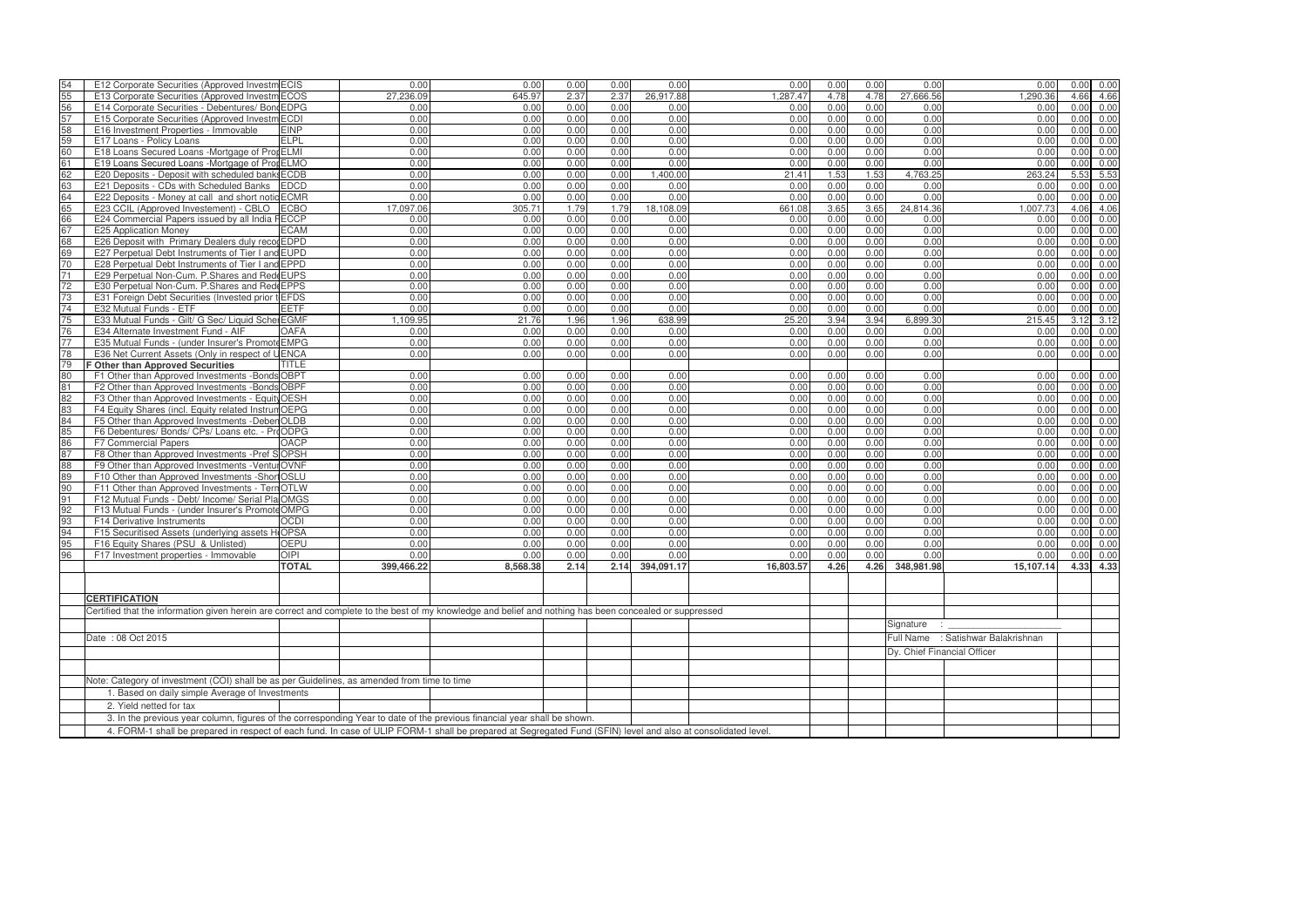|          | <b>FORM L-34-YIELD ON INVESTMENTS-1</b>                                                            |                     |                   |                             |                       |                     |                        |                                   |                       |                     |                   |                             |                       |                      |
|----------|----------------------------------------------------------------------------------------------------|---------------------|-------------------|-----------------------------|-----------------------|---------------------|------------------------|-----------------------------------|-----------------------|---------------------|-------------------|-----------------------------|-----------------------|----------------------|
|          | Form 1                                                                                             |                     |                   |                             |                       |                     |                        |                                   |                       |                     |                   |                             |                       |                      |
|          | (Read with Regulation 10)                                                                          |                     |                   |                             |                       |                     |                        |                                   |                       |                     |                   |                             |                       |                      |
|          | Name of the Insurer : IndiaFirst Life Insurance Company Limited                                    |                     |                   |                             |                       |                     |                        |                                   |                       |                     |                   |                             |                       |                      |
|          |                                                                                                    |                     |                   |                             |                       |                     |                        |                                   |                       |                     |                   |                             |                       |                      |
|          | Registration Number : 143 Dated 05th Nov 2009                                                      |                     |                   |                             |                       |                     |                        |                                   |                       |                     |                   |                             |                       |                      |
|          | Statement as on :30 Sep 2015                                                                       |                     |                   |                             |                       |                     | Name of the Fund: ULIP |                                   |                       |                     |                   |                             |                       |                      |
|          |                                                                                                    |                     |                   |                             |                       |                     |                        |                                   |                       |                     |                   | (Rs in Lacs)                |                       |                      |
|          | <b>Periodicity of Submission: Quarterly</b>                                                        |                     |                   |                             |                       |                     |                        |                                   |                       |                     |                   |                             |                       |                      |
|          |                                                                                                    |                     |                   |                             |                       |                     |                        |                                   |                       |                     |                   |                             |                       |                      |
| No.      | <b>Category of Investment</b>                                                                      | CategoryCod         |                   | <b>Current Quarter</b>      |                       |                     |                        | <b>Year To Date(Current Year)</b> |                       |                     |                   | Year to date(Previous Year) |                       |                      |
|          |                                                                                                    |                     | Investment        | <b>Income on Investment</b> | <b>Gross</b><br>Yield | <b>Net</b><br>Yield | Investment             | Income on Investment              | <b>Gross</b><br>Yield | <b>Net</b><br>Yield | <b>Investment</b> | <b>Income onInvestment</b>  | <b>Gross</b><br>Yield | <b>Net</b><br>Yield  |
|          |                                                                                                    |                     |                   |                             |                       |                     |                        |                                   |                       |                     |                   |                             |                       |                      |
|          |                                                                                                    |                     | (Rs)              | (Rs)                        | $\frac{1}{2}$         | $\frac{Q}{c}$       | (Rs)                   | (Rs)                              | $\frac{1}{2}$         | $\%$                | (Rs)              | (Rs)                        | $\%$                  | $\frac{1}{\sqrt{2}}$ |
|          | <b>A Central Government Securities</b>                                                             | <b>TITLE</b>        |                   |                             |                       |                     |                        |                                   |                       |                     |                   |                             |                       |                      |
|          | A1 Central Government Bonds<br>A2 Special Deposits                                                 | CGSB<br><b>CSPD</b> | 64,687.79<br>0.00 | 2,853.30<br>0.00            | 4.41<br>0.00          | 4.41<br>0.00        | 63,747.66<br>0.00      | 2,578.58<br>0.00                  | 4.04<br>0.00          | 4.04<br>0.00        | 38,365.50<br>0.00 | 2,479.25<br>0.00            | 6.46<br>0.00          | 6.46<br>0.00         |
|          | A3 Deposit under Sec 7 of Insurance Act, 1                                                         | <b>9 CDSS</b>       | 0.00              | 0.00                        | 0.00                  | 0.00                | 0.00                   | 0.00                              | 0.00                  | 0.00                | 0.00              | 0.00                        | 0.00                  | 0.00                 |
| 5        | A4 Treasury Bills                                                                                  | <b>CTRB</b>         | 34,375.25         | 664.14                      | 1.93                  | 1.93                | 32,225.66              | 1,252.81                          | 3.89                  | 3.89                | 16,197.85         | 683.06                      | 4.22                  | 4.22                 |
| 6        | <b>B Government Securities / Other Approved TITLE</b>                                              |                     |                   |                             |                       |                     |                        |                                   |                       |                     |                   |                             |                       |                      |
|          | B1 Central Government Guaranteed Loans/                                                            | / SCGSL             | 1,663.13          | 68.66                       | 4.13                  | 4.13                | 2,231.25               | 145.75                            | 6.53                  | 6.53                | 5,788.09          | 177.81                      | 3.07                  | 3.07                 |
|          | B2 State Government Bonds/ Development                                                             | <b>LSGGB</b>        | 0.00              | 0.00                        | 0.00                  | 0.00                | 0.00                   | 0.00                              | 0.00                  | 0.00                | 0.00              | 0.00                        | 0.00                  | 0.00                 |
| 9        | B3 State Government Guaranteed Loans                                                               | SGGL                | 154.38            | 5.51                        | 3.57                  | 3.57                | 154.69                 | 7.48                              | 4.84                  | 4.84                | 3,363.78          | 242.51                      | 7.21                  | 7.21                 |
| 10       | B4 Other Approved Securities (excluding Infr SGOA                                                  |                     | 0.00              | 0.00                        | 0.00                  | 0.00                | 0.00                   | 0.00                              | 0.00                  | 0.00                | 0.00              | 0.00                        | 0.00                  | 0.00                 |
|          | <b>B5 Guaranteed Equity</b>                                                                        | <b>SGGE</b>         | 0.00              | 0.00                        | 0.00                  | 0.00                | 0.00                   | 0.00                              | 0.00                  | 0.00                | 0.00              | 0.00                        | 0.00                  | 0.00                 |
| 12       | C Housing and Loans to State Govt for hou: TITLE<br>C1 Loans to State Govt. for Housing            |                     |                   |                             |                       |                     |                        |                                   |                       |                     |                   |                             |                       |                      |
| 13<br>14 | C2 Loans to State Govt. for Fire Fighting Equ HLSF                                                 | <b>HLSH</b>         | 0.00<br>0.00      | 0.00<br>0.00                | 0.00<br>0.00          | 0.00<br>0.00        | 0.00<br>0.00           | 0.00<br>0.00                      | 0.00<br>0.00          | 0.00<br>0.00        | 0.00<br>0.00      | 0.00<br>0.00                | 0.00<br>0.00          | 0.00<br>0.00         |
| 15       | C3 Term Loan - HUDCO/NHB/Institutions ac HTLH                                                      |                     | 0.00              | 0.00                        | 0.00                  | 0.00                | 0.00                   | 0.00                              | 0.00                  | 0.00                | 0.00              | 0.00                        | 0.00                  | 0.00                 |
| 16       | C4 Commercial Papers - NHB/Institutions                                                            | acHTLN              | 0.00              | 0.00                        | 0.00                  | 0.00                | 0.00                   | 0.00                              | 0.00                  | 0.00                | 0.00              | 0.00                        | 0.00                  | 0.00                 |
| 17       | C5 Housing - Securitised Assets (Approved HMBS                                                     |                     | 0.00              | 0.00                        | 0.00                  | 0.00                | 0.00                   | 0.00                              | 0.00                  | 0.00                | 0.00              | 0.00                        | 0.00                  | 0.00                 |
| 18       | C6 Bonds/ Debentures/ CPs/ Loans - Promo HDPG                                                      |                     | 0.00              | 0.00                        | 0.00                  | 0.00                | 0.00                   | 0.00                              | 0.00                  | 0.00                | 0.00              | 0.00                        | 0.00                  | 0.00                 |
| 19       | C7 Bonds/Debentures issued by HUDCO                                                                | <b>HTHD</b>         | 0.00              | 0.00                        | 0.00                  | 0.00                | 0.00                   | 0.00                              | 0.00                  | 0.00                | 0.00              | 0.00                        | 0.00                  | 0.00                 |
| 20       | C8 Bonds/Debentures issued by NHB/ InstitutHTDN                                                    |                     | 11,124.68         | 455.47                      | 4.09                  | 4.09                | 11,301.52              | 531.31                            | 4.70                  | 4.70                | 10,955.27         | 628.55                      | 5.74                  | 5.74                 |
| 21       | C9 Bonds/Debentures issued by Authority co HTDA                                                    |                     | 0.00              | 0.00                        | 0.00                  | 0.00                | 0.00                   | 0.00                              | 0.00                  | 0.00                | 0.00              | 0.00                        | 0.00                  | 0.00                 |
| 22       | C10 Bonds/Debentures issued by HUDCO                                                               | <b>HFHD</b>         | 0.00              | 0.00                        | 0.00                  | 0.00                | 0.00                   | 0.00                              | 0.00                  | 0.00                | 0.00              | 0.00                        | 0.00                  | 0.00                 |
| 23       | C11 Bonds/Debentures issued by NHB/ InstitHFDN                                                     |                     | 0.00              | 0.00                        | 0.00                  | 0.00                | 0.00                   | 0.00                              | 0.00                  | 0.00                | 0.00              | 0.00                        | 0.00                  | 0.00                 |
| 24<br>25 | C12 Bonds/Debentures issued by Authority dHFDA<br>D Infrastructure Investments                     | <b>TITLE</b>        | 0.00              | 0.00                        | 0.00                  | 0.00                | 0.00                   | 0.00                              | 0.00                  | 0.00                | 0.00              | 0.00                        | 0.00                  | 0.00                 |
| 26       | D1 Infrastructure - Other Approved Securities ISAS                                                 |                     | 0.00              | 0.00                        | 0.00                  | 0.00                | 0.00                   | 0.00                              | 0.00                  | 0.00                | 0.00              | 0.00                        | 0.00                  | 0.00                 |
| 27       | D2 Infrastructure - PSU - Equity shares - Qui ITPE                                                 |                     | 1,282.80          | (75.68)                     | (5.90)                | (5.90)              | 1,369.79               | (146.63)                          | (10.70)               | (10.70)             | 1,246.44          | 299.96                      | 24.07                 | 24.07                |
| 28       | D3 Infrastructure - Corporate Securities - EquITCE                                                 |                     | 2.287.16          | (104.11)                    | (4.55)                | (4.55)              | 2,729.56               | (489.99)                          | (17.95)               | (17.95)             | 1,832.16          | 231.86                      | 12.65                 | 12.65                |
| 29       | D4 Infrastructure - PSU - Equity Shares - Un IENQ                                                  |                     | 0.00              | 0.00                        | 0.00                  | 0.00                | 0.00                   | 0.00                              | 0.00                  | 0.00                | 0.00              | 0.00                        | 0.00                  | 0.00                 |
| 30       | D5 Infrastructure - Equity and Equity Related IEUQ                                                 |                     | 0.00              | 0.00                        | 0.00                  | 0.00                | 0.00                   | 0.00                              | 0.00                  | 0.00                | 0.00              | 0.00                        | 0.00                  | 0.00                 |
|          | D6 Infrastructure - Equity and Equity Related IEPG                                                 |                     | 0.00              | 0.00                        | 0.00                  | 0.00                | 0.00                   | 0.00                              | 0.00                  | 0.00                | 0.00              | 0.00                        | 0.00                  | 0.00                 |
| 32       | D7 Infrastructure - Securitised Assets (Appro IESA                                                 |                     | 0.00              | 0.00                        | 0.00                  | 0.00                | 0.00                   | 0.00                              | 0.00                  | 0.00                | 0.00              | 0.00                        | 0.00                  | 0.00                 |
| 33       | D8 Infrastructure - Debenture/ Bonds/ CPs/ LIDPG                                                   |                     | 0.00              | 0.00                        | 0.00                  | 0.00                | 0.00                   | 0.00                              | 0.00                  | 0.00                | 0.00              | 0.00                        | 0.00                  | 0.00                 |
| 34       | D9 Infrastructure - PSU - Debentures/ Bonds IPTD<br>D10 Infrastructure - PSU - CPs                 | <b>IPCP</b>         | 17,687.38<br>0.00 | 761.50<br>0.00              | 4.31<br>0.00          | 4.31<br>0.00        | 17,624.41<br>0.00      | 826.34                            | 4.69<br>0.00          | 4.69<br>0.00        | 11,881.03<br>0.00 | 741.77<br>0.00              | 6.24<br>0.00          | 6.24<br>0.00         |
| 35<br>36 | D11 Infrastructure - Other Corporate Securiti ICTD                                                 |                     | 2,703.87          | 116.47                      | 4.31                  | 4.31                | 2,566.30               | 0.00<br>135.78                    | 5.29                  | 5.29                | 2,317.66          | 143.20                      | 6.18                  | 6.18                 |
| 37       | D12 Infrastructure - Other Corporate Securiti ICCP                                                 |                     | 0.00              | 0.00                        | 0.00                  | 0.00                | 0.00                   | 0.00                              | 0.00                  | 0.00                | 0.00              | 0.00                        | 0.00                  | 0.00                 |
| 38       | D13 Infrastructure - Term Loans (with Charg ILWC                                                   |                     | 0.00              | 0.00                        | 0.00                  | 0.00                | 0.00                   | 0.00                              | 0.00                  | 0.00                | 0.00              | 0.00                        | 0.00                  | 0.00                 |
| 39       | D14 Infrastructure - PSU - Debentures/ Bond IPFD                                                   |                     | 0.00              | 0.00                        | 0.00                  | 0.00                | 0.00                   | 0.00                              | 0.00                  | 0.00                | 0.00              | 0.00                        | 0.00                  | 0.00                 |
| 40       | D15 Infrastructure - Other Corporate Securiti ICFD                                                 |                     | 0.00              | 0.00                        | 0.00                  | 0.00                | 0.00                   | 0.00                              | 0.00                  | 0.00                | 0.00              | 0.00                        | 0.00                  | 0.00                 |
| 41       | D16 Infrastructure - Bonds                                                                         | <b>ILBI</b>         | 1,025.28          | 48.25                       | 4.71                  | 4.71                | 1,025.92               | 46.24                             | 4.51                  | 4.51                | 0.00              | 0.00                        | 0.00                  | 0.00                 |
| 42       | E Approved Investment Subject To Exposul TITLE                                                     |                     |                   |                             |                       |                     |                        |                                   |                       |                     |                   |                             |                       |                      |
| 43       | E1 PSU - (Approved Investment)-Equity Sha EAEQ                                                     |                     | 18,126.06         | (2,955.86)                  | (16.31)               | (16.31)             | 18,242.90              | (2,656.29)                        | (14.56)               | (14.56)             | 20,046.16         | 4,629.91                    | 23.10                 | 23.10                |
| 44       | E2 Corporate Securities (Approved Investme EACE                                                    |                     | 154,389.31        | (4,840.31)                  | (3.14)                | (3.14)              | 159,426.39             | (6,077.77)                        | (3.81)                | (3.81)              | 143,355.19        | 27,018.20                   | 18.85                 | 18.85                |
| 45<br>46 | E3 PSU-(Approved Investments) - Equity Sha ETPE<br>E4 Corporate Securities (Approved Investme ETCE |                     | 0.00<br>0.00      | 0.00<br>0.00                | 0.00<br>0.00          | 0.00<br>0.00        | 0.00<br>0.00           | 0.00<br>0.00                      | 0.00<br>0.00          | 0.00<br>0.00        | 0.00<br>0.00      | 0.00<br>0.00                | 0.00<br>0.00          | 0.00<br>0.00         |
| 47       | E5 Corporate Securities (Approved Investme EENQ                                                    |                     | 0.00              | 0.00                        | 0.00                  | 0.00                | 0.00                   | 0.00                              | 0.00                  | 0.00                | 0.00              | 0.00                        | 0.00                  | 0.00                 |
| 48       | E6 PSU - Equity Shares - Unquoted                                                                  | <b>EEUQ</b>         | 0.00              | 0.00                        | 0.00                  | 0.00                | 0.00                   | 0.00                              | 0.00                  | 0.00                | 0.00              | 0.00                        | 0.00                  | 0.00                 |
| 49       | E7 Equity Shares - Companies incorporated EFES                                                     |                     | 0.00              | 0.00                        | 0.00                  | 0.00                | 0.00                   | 0.00                              | 0.00                  | 0.00                | 0.00              | 0.00                        | 0.00                  | 0.00                 |
| 50       | E8 Equity Shares (incl. Equity related Instrun EEPG                                                |                     | 280.86            | 78.80                       | 28.06                 | 28.06               | 461.00                 | 14.30                             | 3.10                  | 3.10                | 1,007.22          | 226.15                      | 22.45                 | 22.45                |
| 51       | E9 Corporate Securities - Bonds - Taxable                                                          | <b>EPBT</b>         | 0.00              | 0.00                        | 0.00                  | 0.00                | 0.00                   | 0.00                              | 0.00                  | 0.00                | 0.00              | 0.00                        | 0.00                  | 0.00                 |
| 52       | E10 Corporate Securities - Bonds - Tax free EPBF                                                   |                     | 0.00              | 0.00                        | 0.00                  | 0.00                | 0.00                   | 0.00                              | 0.00                  | 0.00                | 0.00              | 0.00                        | 0.00                  | 0.00                 |
| 53       | E11 Corporate Securities (Approved Investm EPNQ                                                    |                     | 0.00              | 0.00                        | 0.00                  | 0.00                | 0.00                   | 0.00                              | 0.00                  | 0.00                | 0.00              | 0.00                        | 0.00                  | 0.00                 |